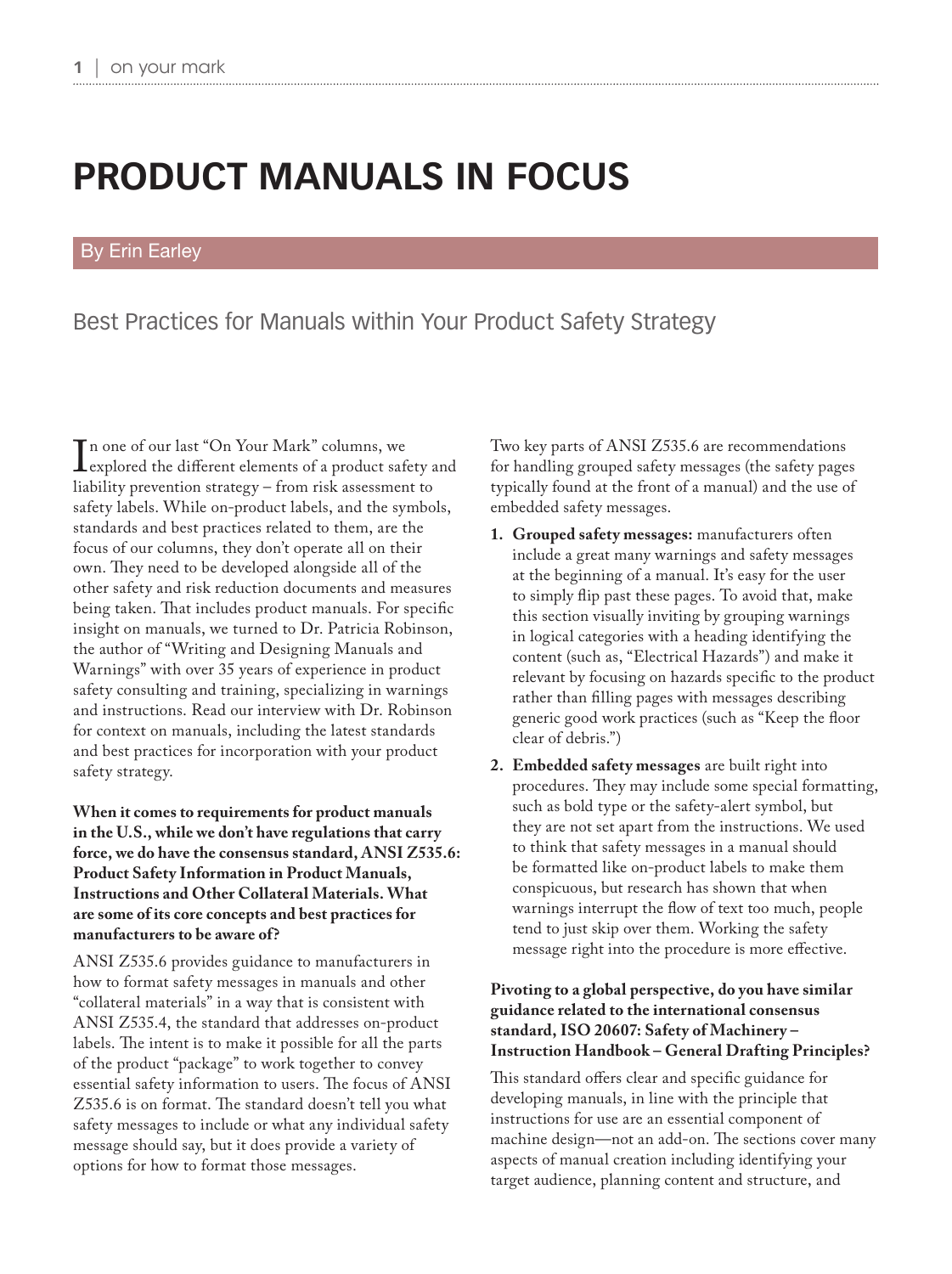Most manufacturers engage in continuous improvement of their products, meaning that manuals frequently become out of date. Two strategies can help to make sure your users have access to current information.

principles for writing instructions. While it's all helpful, the guidance on language and style (in the standard and in the annexes) may be particularly useful. Such principles as phrasing instructions positively, using consistent terms, using simple language, and presenting instructions in numbered steps are all vital to making manuals userfriendly. Most people don't like to read manuals, so making them easy to read is essential. The annexes provide recommendations for formatting and examples of well-written instructions. Machine manufacturers know their machines very well and can usually identify needed content. But many manufacturers don't know as much about how best to present that content; this standard offers a concise guide that's in line with the principles of effective communication.

#### **In your experience, what are some of the main pain points that manufacturers have in developing quality manuals that are in line with the best practice ANSI and ISO standards?**

Three aspects of developing high-quality manuals consistently cause manufacturers difficulty:

- **• Cost:** Producing a high-quality manual costs money, just like producing a high-quality machine. If the manual then must be translated into multiple languages, it costs even more. It's tempting to skimp on quality, by doing such things as reducing white space or using a smaller font size, so there are fewer pages, or using reduced-size CAD drawings rather than illustrations designed specifically for the manual. But that sort of cost cutting may be counter-productive: if a manual never gets read because it looks too difficult, whatever it cost to produce is money lost. Paying a little more to make a manual that's readable and has high-quality illustrations that can carry some of the communication load (resulting in less text!) can save both on translation costs and reduced service calls.
- **• Audience analysis**: Knowing who your users are and how much they do (or don't) already know is crucial to developing a manual that works for them. It pays to spend some time with the marketing department

to find out if your user group has changed over time. Doing some informal usability testing of the manual with people who fall into your expected user group can pay major dividends in helping create a manual that actually gets used.

**• Keeping the manual up to date with model changes:** Most manufacturers engage in continuous improvement of their products, meaning that manuals frequently become out of date. Two strategies can help to make sure your users have access to current information. First, posting current manuals in .pdf form on the company website means anyone with an internet connection can see the latest information. Secondly, designing your manuals in modular form, with moreor-less standalone components means that when something changes, you can update just that specific module and assemble an up-to-date manual quickly without having to rewrite everything.

**Let's hone in on how on-product labels work together with manuals. Labels need to be concise (while still including the pertinent safety, warning, or informational information), while the product manual can be more explicit. In that way, the product manual can be used as a more comprehensive extension of the on-product labels. What best practices should manufacturers be aware of when it comes to deciding what information to include in the label, what information to include in the manual, and how to make sure that information is given in a cohesive way to the user?**

Companies can run into trouble when either they have no consistent process for creating on-product labels and warnings in manuals or when the process is consistent, but the functions are separated. For example, in some companies, the legal department is responsible for creating on-product label content, but technical writers and/or engineers write the manual. When the right hand doesn't know what the left hand is doing, communication will be compromised.